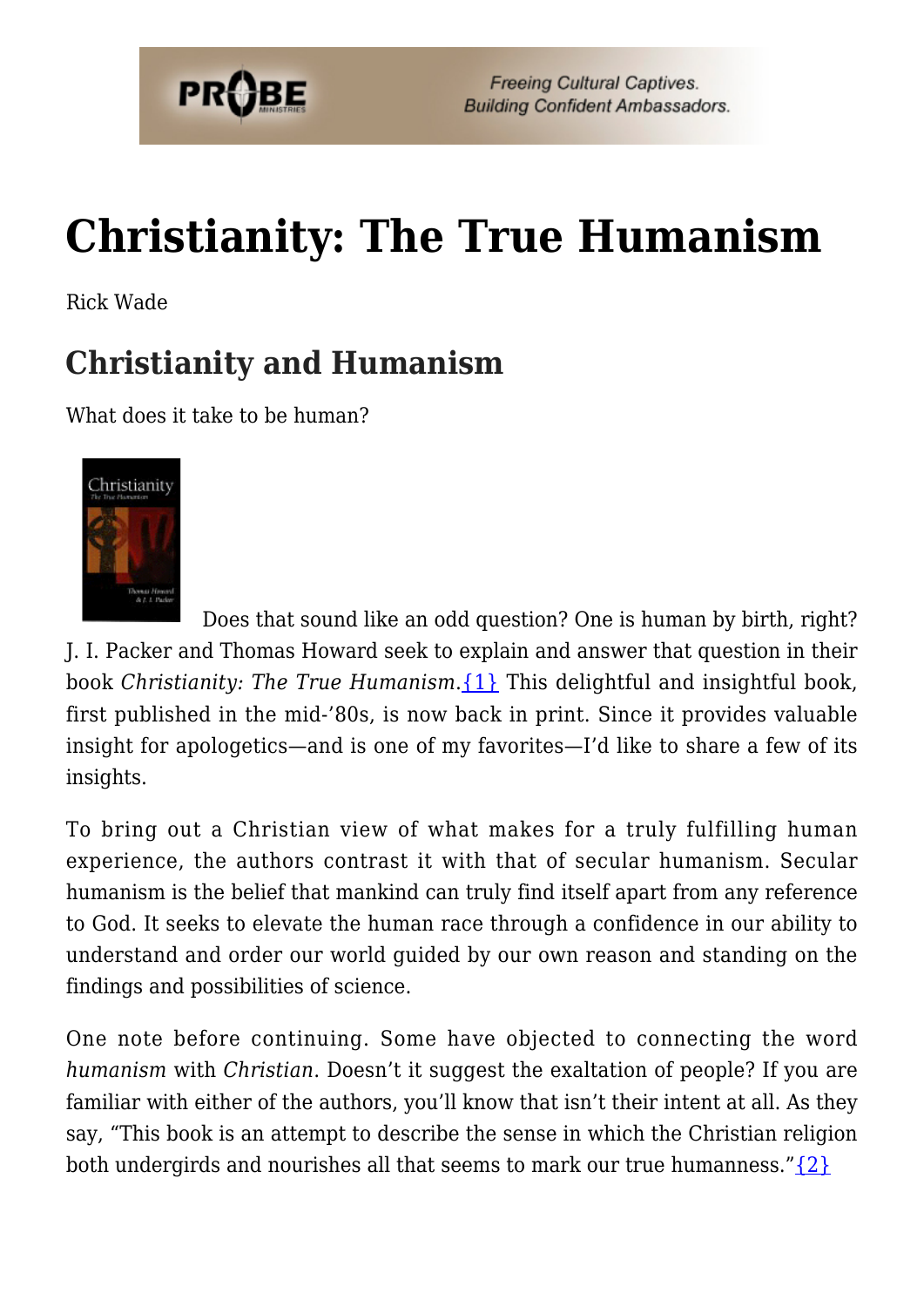

Because *Christianity: The True Humanism* explores the meaning of Christianity for the human experience, it adds to our apologetic for the faith. The authors write: "The best defense of any position is a creative exposition of it, and certainly that is the best means of persuading others that it is true." $\{3\}$ 

What Do We Need to be Human?

So, what *do* we need to live a full life? It might be hard to get started answering that, but once the answers start they come in a rush. A sense of identity is one thing we need. How about adequate food, companionship, peace, beauty, goodness, and love? Freedom, a recognition by others of one's dignity, some measure of cultural awareness, and a worthy object of veneration also fill certain needs. Recreation, a sense of one's own significance, and meaning in life are a few more.

Animals don't seem to be concerned about most of these things. As the authors say, "Once you get a dog fed he can manage. Give a puffin or a gazelle freedom to range around and it will cope without raising any awkward questions about esteem and meaning." $\{4\}$ 

Far from being a religion of escape which calls people away from the realities of life, as critics are wont to say, Christianity calls us to plunge in to the issues that matter most and see how the answer is found in Jesus Christ. The good things in life are pursued with God's blessing. The difficult things are taken in and worked through, leaving the results to God. Here there is no need for submerging oneself in a bottle of alcohol to relieve the stress, no approval for running from the faults of a failing spouse into the arms of another, no settling for a grimy existence from which there is no escape but death.

What is the testimony of saints around us and those who've gone before us? "If what the saints tell us is true," say the authors, "Christian vision illuminates the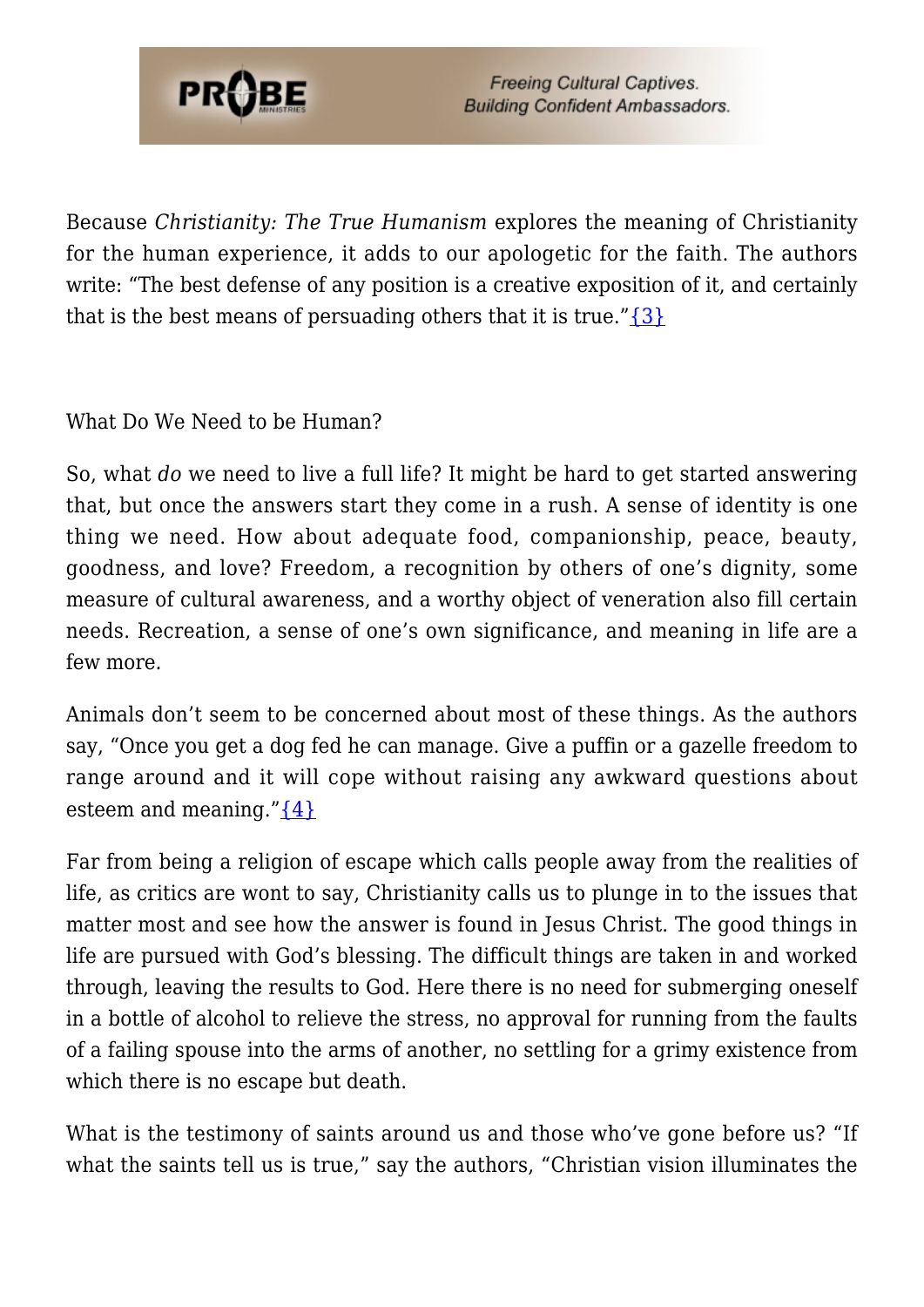

whole of our experience with incomparable splendor. Far from beckoning us away from raw human experience, this vision opens up to us its full richness, depth, and meaning." $\{5\}$  They tell us that to run into the arms of Christ is not to run away from one's humanness, but to find out what it means to be fully human. Even our imaginations give testimony that there is more to life than drudgery; we might try to walk machine-like through life ignoring its difficulties, but our imaginations keep bringing us back. There is something bigger. "Our imaginations insist that if it all comes to nothing then existence itself is an exquisite cheat," ${6}$  for it keeps drawing us higher.

In this article we'll consider four issues—freedom, dignity, culture, and the sacred—as we explore what it means to be fully human.

### **Freedom**

What does freedom mean to you? When you find yourself wishing to be free, what is it you want? Are you a harried supervisor facing demands from your superiors and lack of cooperation from your subordinates? Freedom to you might mean no demands from above and no obligations below. Are you a student? Freedom might mean no more course requirements, no more nights spent hunched over a desk while others are out having a good time.

My Webster's dictionary gives as its first definition of freedom: "not under the control of some other person or some arbitrary power; able to act of think without compulsion or arbitrary restriction." $\{7\}$  To be free is thus to be able to do something without unreasonable restriction. Of course what will constitute the experience of freedom will vary from person to person according to our interests and desires. But are there any commonalities rooted in human nature which will inform everyone's understanding of freedom?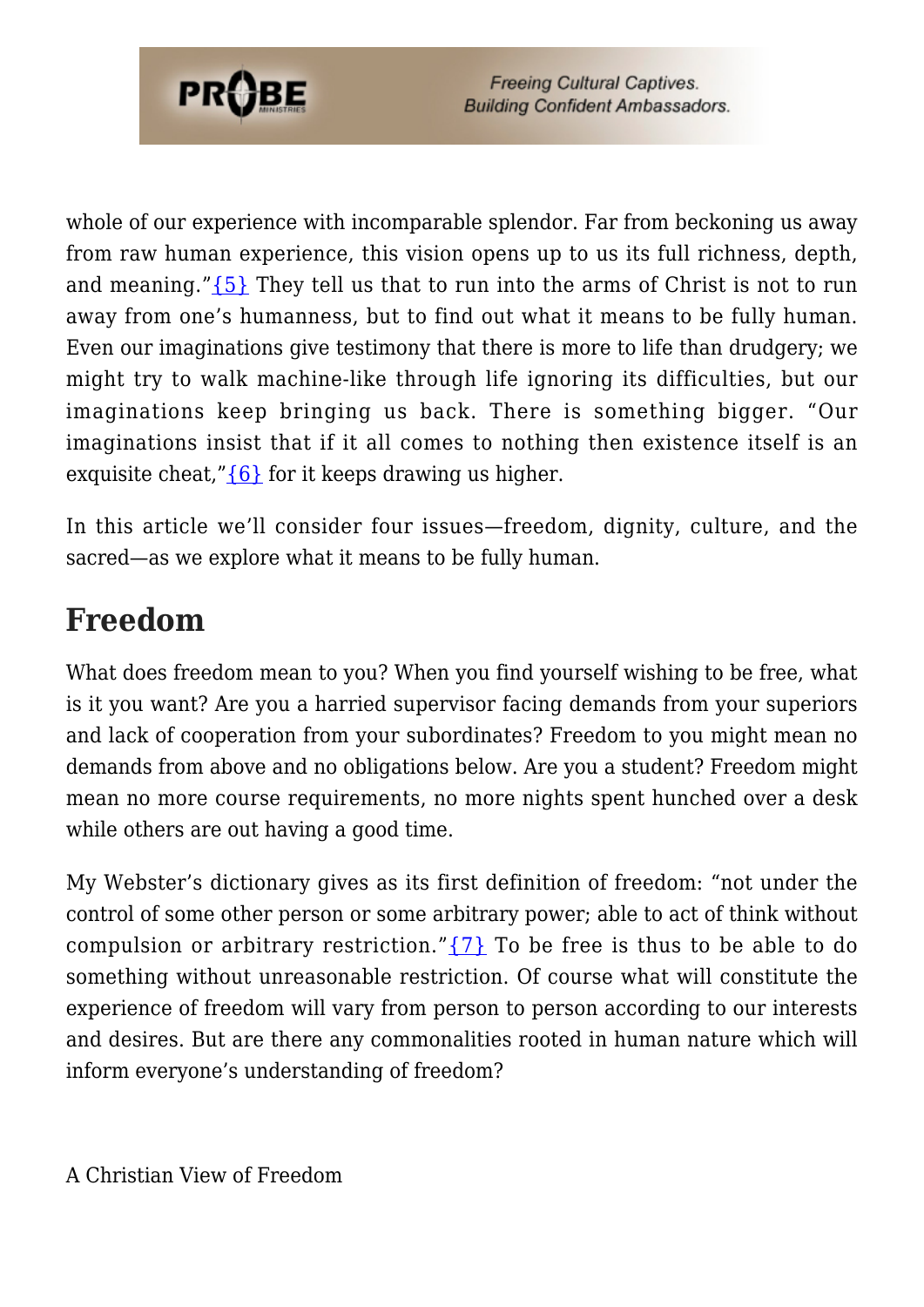

When we think about freedom we typically focus on our external circumstances which hinder us from doing what we want. If only our circumstances were different we could *really* be free. But if freedom lies primarily in being able to do as we please, very few of us will ever know it. So, freedom can be very elusive; it comes in fits and snatches, and too often our sights are set on things outside our reach anyway.

Given the contrast between the dimensions of our dreams and the restrictions we face, is it possible for anyone to truly be free? It is when we understand our true nature and what we were meant to be and do.

Let's first distinguish between *subjective* freedom and *objective* freedom. *Subjective* freedom is that psychological sense of contentment and fulfillment which comes with doing the best we know and want to do. *Objective* freedom is that condition of being in a situation well-suited to our own makeup which provides for our doing the best thing. It lies, in other words, in being and doing what we were meant to be and do. Like the car engine that is free when the pistons can move up and down unhindered—and not flop wildly in all directions—we, too, are free when we operate according to our makeup and design.

Because we were created by God according to His plan, freedom results from aligning ourselves with God's design. This requires understanding human nature generally so we can know those things which are best for all people, and understanding ourselves individually so we can know what we are best suited to be and do. This understanding of human nature and of ourselves is then subjected to the law of love in service to others. Because we are made like God, we are made to do for others; to sacrifice for the good of other people. It is God's love which has set us free, and which enables us to let go of our own self-interests in order to reach out to others. This is true freedom in the objective sense. "When nothing and no one can stop you from loving, then you are free in the profoundest sense." $\{8\}$  But this means being free from any desires of our own which would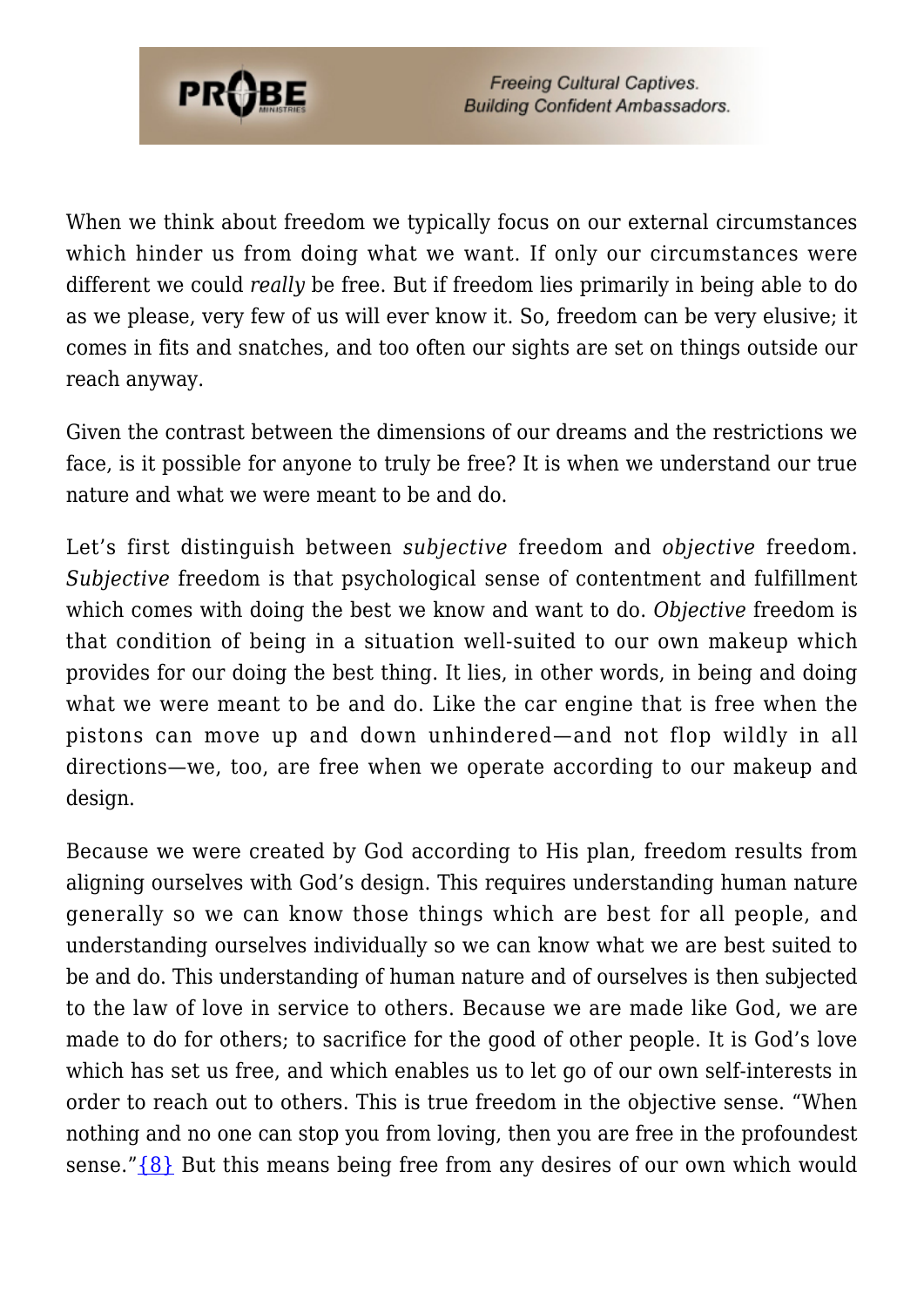

hinder us from doing those things for others we should be doing.

This focus on love of others contrasts sharply with what we're told in modern society, that freedom means focusing on ourselves. "It is the stark opposite of all egocentrism, self-interest, avarice, pride, and self-assertion—the very things, so we thought, that are necessary if we are ever to wrest any freedom from this struggling, overcrowded, and oppressive world of ours." $\{9\}$ 

The key figure to observe, of course, is Jesus. We might consider Him bound by his poverty and by the rigors of His ministry. But remember that He freely accepted the Father's call to sacrifice Himself for us. His very food was to do the will of the Father. Jesus was free because He fit perfectly in the Father's plan, and there was nothing that could keep Him from accomplishing the Father's wishes which were also His *own* desire.

In summary, the freedom people long for—of being rid of expectations and restrictions so one can do what one wants—turns out to be illusory. We are free when we rid ourselves of the things which prevent us from living in obedience to the God who has loved us and given Himself for us, for this is what we were designed to do.

# **Dignity**

#### *The Imago Dei*

One of the words seldom heard today to describe a person is *dignified*. What does that word bring to mind? Perhaps a stately looking gentleman, dressed formally and with impeccable manners . . . but looking all the world like he'd be more comfortable if he'd just relax!

Packer and Howard believe that dignity is an important component of a full humanity. Dignity is "the quality of being worthy of esteem or honor; worthiness." It refers to a "proper pride and self-respect" ${10}$  True dignity is not the stuffiness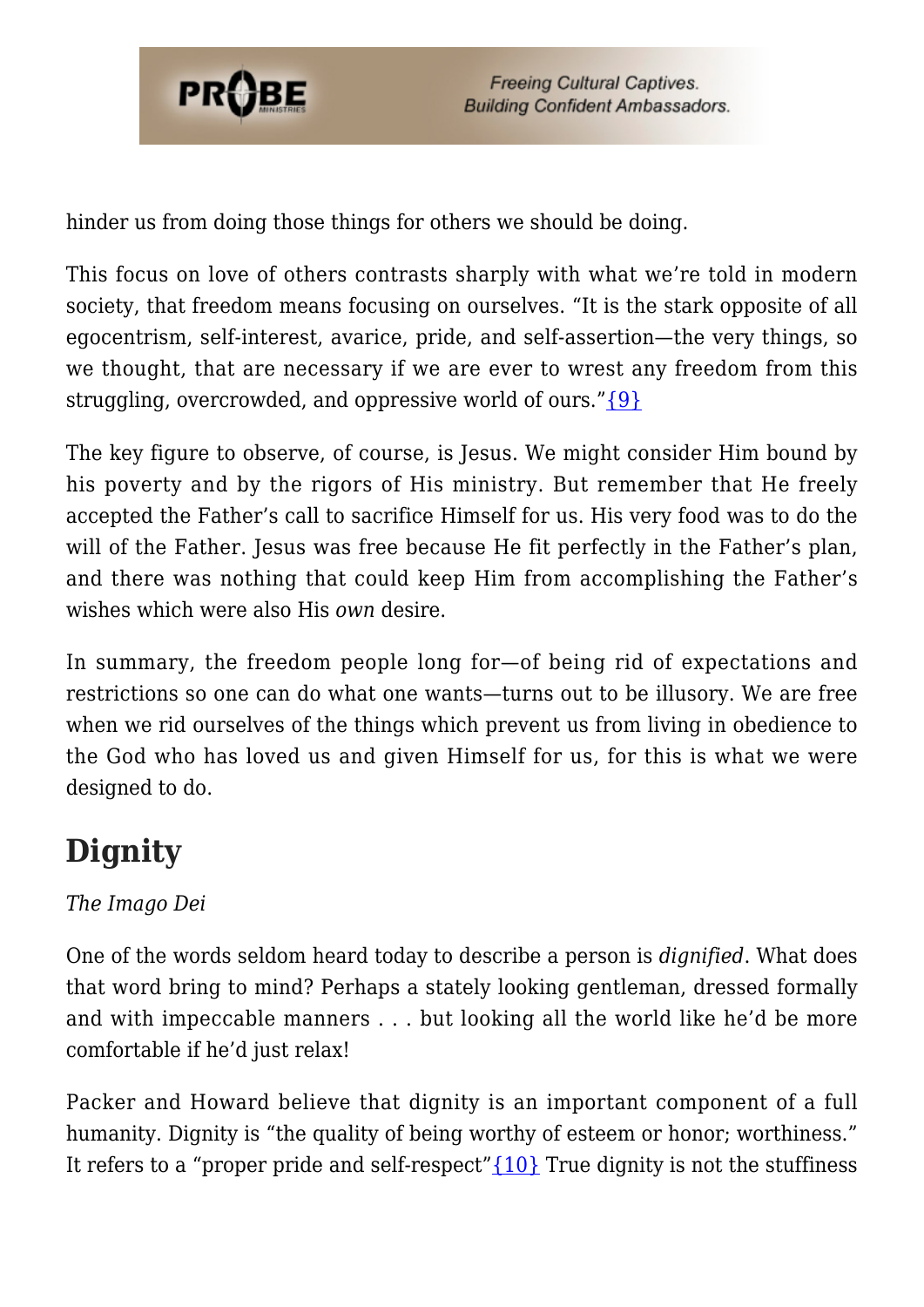

of some people who think they are not part of the riff-raff of society. When we react against such arrogance we need to realize that our reaction is not against dignity itself. For it is our innate sense of the dignity of all people, no matter what their place in society, that makes such airs objectionable.

Dignity is defined objectively by our nature, and is subjectively revealed in the way we act. What is that something about us that warrants our being treated with dignity and calls for us to act dignified (in the best sense)? That something is the *imago Dei*, the image of God, which is ours by virtue of creation. We have a relationship to the Creator shared by no other creature because we are like Him. This gives us a special standing in creation, on the one hand, but makes all people equal, on the other.

Secular humanism, by contrast, sees us as just another step on the evolutionary ladder. Our dignity is dependent upon our *development* (as the highest animal currently). Although at present we might demand greater honor than animals because we're on the top, there is nothing in us by nature that makes us worthy of special honor. "By making dignity dependent upon development," Packer and Howard say, "the humanist is opening the door to the idea that less favored, less well-developed human beings have less dignity than others and consequently less claim to be protected and kept from violation than others." $\{11\}$  Hence, abortion, infanticide, and euthanasia. One has to wonder, too, if there is a connection between we've been taught about our lack of natural worth by evolutionists and the lack of concern for behaving in a dignified manner in public life.

Furthermore, secular humanism treats people according to their usefulness, either actual or potential. "To be valued for oneself, as a person, is humanizing," say the authors, "for it ennobles; but to be valued only as a hand, or a means, or a tool, of a cog in a wheel, or a convenience to someone else is dehumanizing—and it depresses. . . . Secular humanism, though claiming vast wisdom and lifeenhancing skills, actually diminishes the individual, who is left in old age without dignity (because his or her social usefulness is finished) and without hope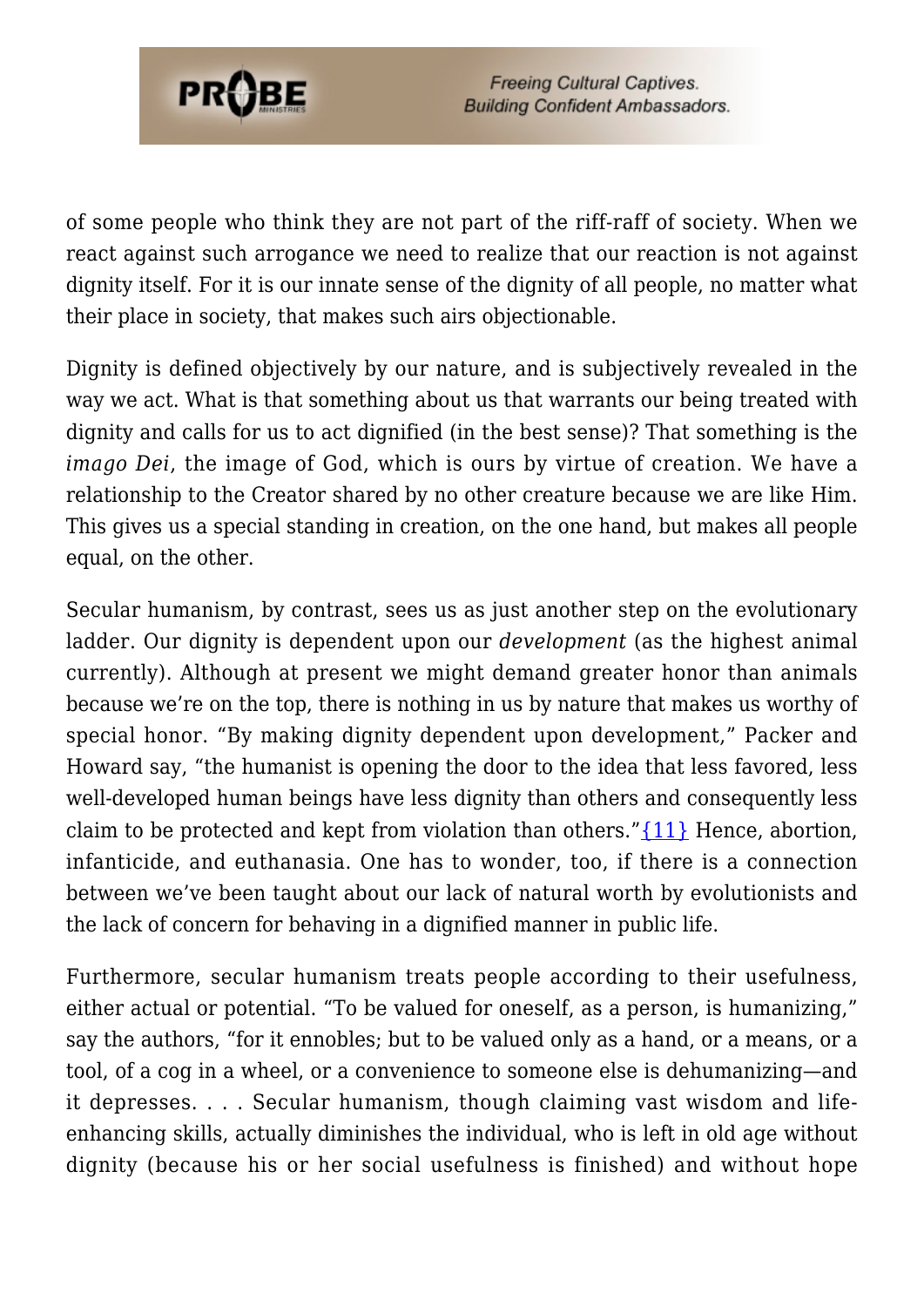

(because there is nothing now to look forward to)." $\{12\}$ 

## **Worship—Drawn Up to Full Height**

If recognizing our dignity means understanding our highest self or nature, in what kind of situation or activity is our dignity most visible? Packer and Howard say it is in worshipping God that our dignity is most fully realized.

Why is that? There are a couple of reasons. First, we are made to worship, and dignity is found in doing what we are made to do. "The final dignity of a thing is its glory—that is, the realizing of its built-in potential for good. . . . The true glory of all objects appears when they do what they were made to do." $\{13\}$  Like a car engine made to operate a certain way, we were made to bring all of our life's experience into the service of glorifying God.

Second, the object of one's worship reflects back on the worshipper. Those who worship things lower than themselves end up demeaning themselves, being brought down to the level of their object of worship. But those who worship things higher are drawn up to reflect their object of worship. To worship God is to be drawn up to our full height, so to speak. We are ennobled by worshipping the most noble One.

Moral Life—Marking the Dignity of Others

Does all this mean non-Christians have no dignity or aren't worthy of being treated in a dignified manner? Of course not. The authors summarize their idea this way: "To the Christian, every human being has intrinsic and inalienable dignity by virtue of being made in God's image and realizes and exhibits the full potential of that dignity only in the worship and service of the Creator." $\{14\}$ Because of our inherent value as human beings, we all deserve to be treated in a certain way. Christians are to treat people according to their innate worth. We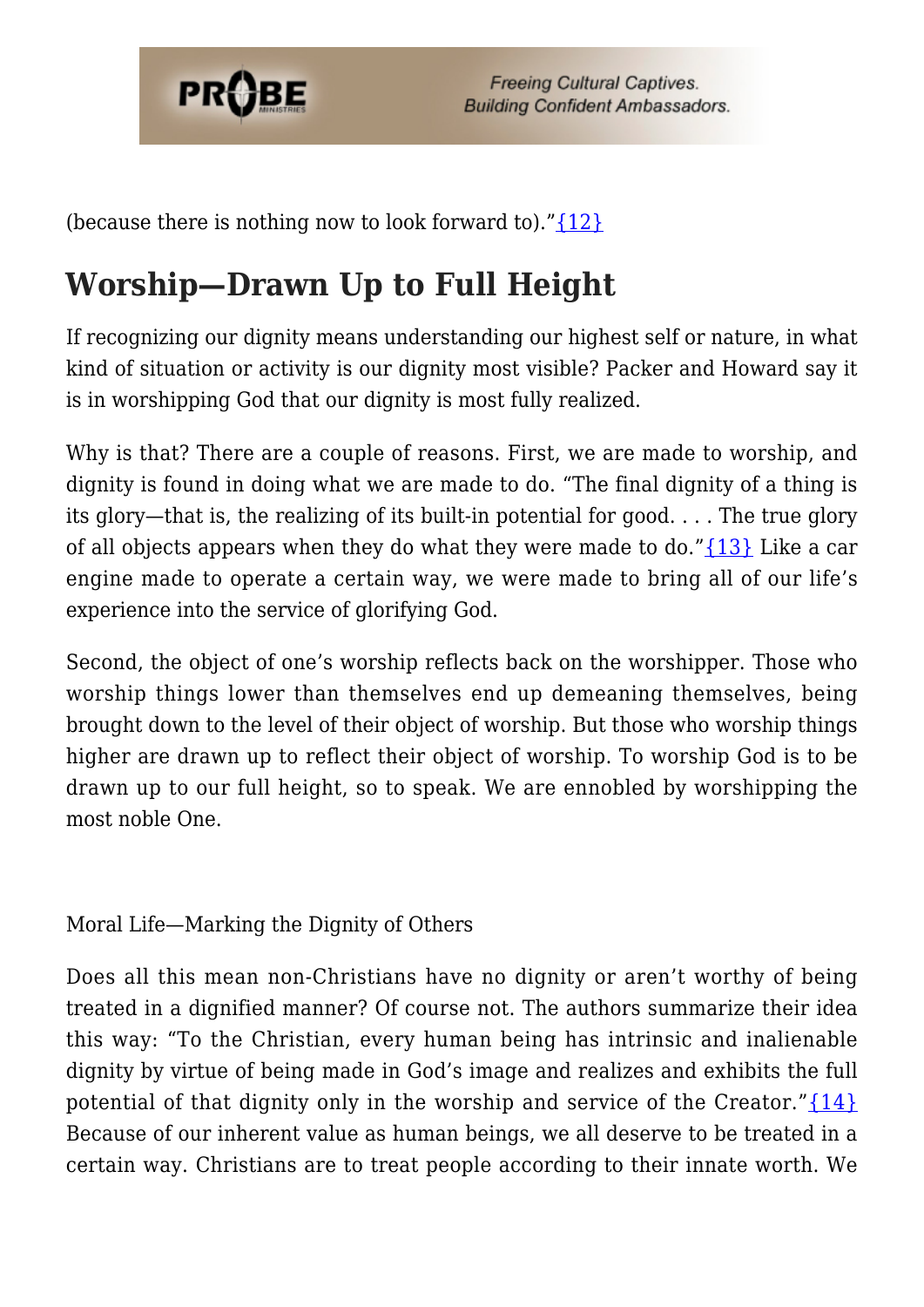

love people as Christ loves us. We also seek to guide them to the place of their highest fulfillment which is in Christ.

Thus, Christianity "reveals us to ourselves as the most precious and privileged of all God's creatures.["{15}](#page-12-9) And therein lies our dignity.

### **Culture**

What does it mean to be cultured? In one sense it has to do with the finer things in life. People visit the great museums and cathedrals and concert halls of this and other countries, take evening classes at the local college, learn foreign languages, take up painting and pottery making as hobbies. Even those who have little interest in the fine arts have an appreciation for skilled craftsmanship.

Being cultured also can mean being well-mannered, knowing what is considered appropriate and inappropriate in social interaction.

What is at the root of what it means to be cultured? Personal preference is part of it, if we're thinking of the arts for example. But culture goes deeper than that to matters of *taste*. "Taste is a facet of wisdom," say Packer and Howard; "it is the ability to distinguish what has value from what does not." It has to do with *appropriateness*, with fitness and value.

But how do we measure appropriateness? Traditionally we have measured it by our view of the value of humankind. Does what comes off the artist's easel in some manner elevate our humanness? Or at least does it not degrade humanity? Do we treat people in a way which shows respect for them, which is the essence of good manners? To be in good taste is to be characterized by being appropriate to the situation. With respect to culture, it is to be appropriate given our nature. On the other hand, to be in poor taste is to be "unworthy of our humanness." $\{16\}$ To appreciate the value in people and in their creative expression is to be cultured.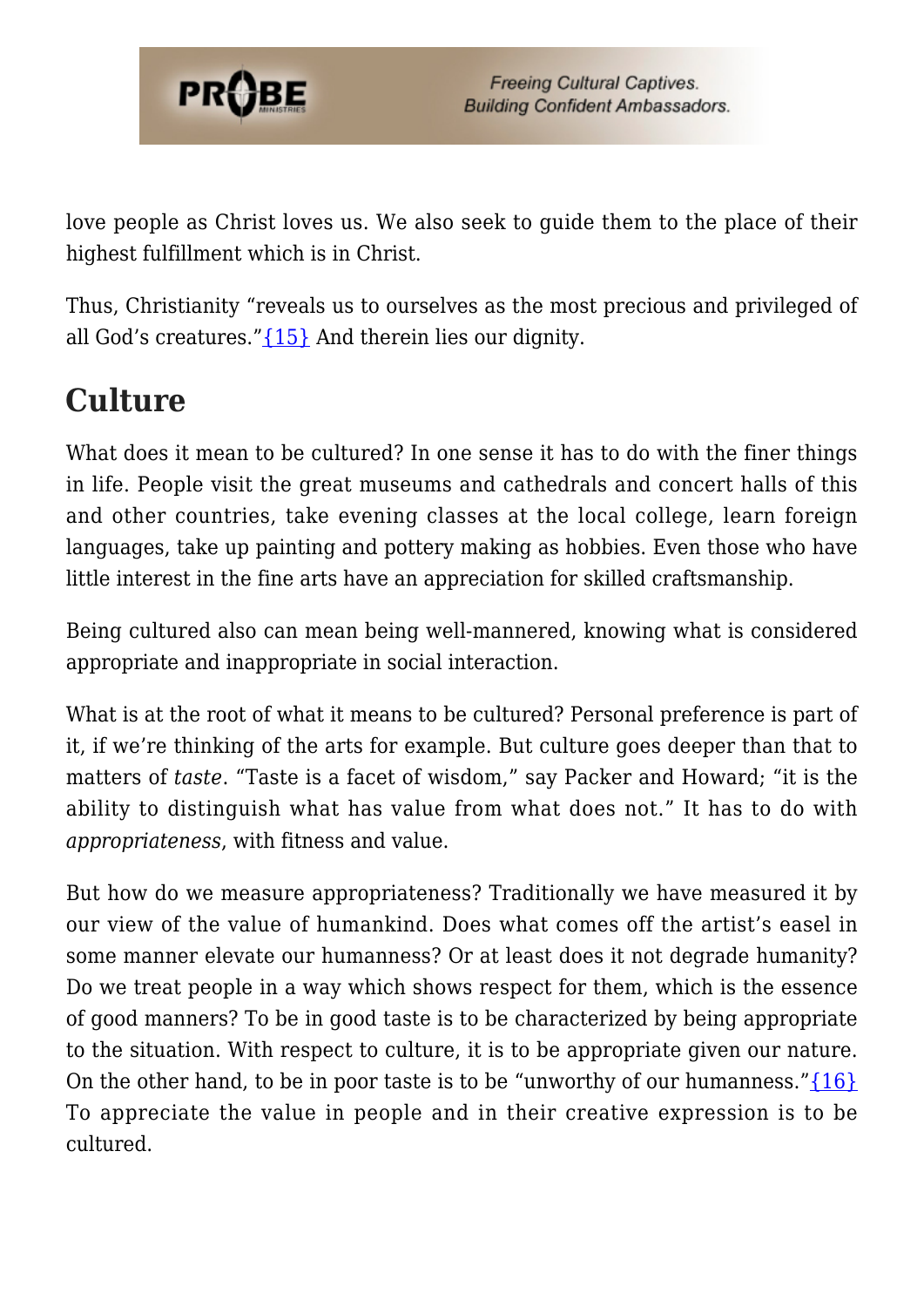

**Freeing Cultural Captives. Building Confident Ambassadors.** 

Should Christians be concerned about culture? While Christianity *per se* is indifferent to matters of culture (for the message is to all people of all cultures, and we should value the contributions of all cultures), Christians ourselves aren't to be indifferent. In our daily lives we should be demonstrating habits and tastes informed by the Gospel, and these should mark whatever we put their hands to. We are to treat people with respect as having been made in God's image. We also apply ourselves creatively in imitation of God, and our creativity should reflect God's view of mankind and the world. Our creative activity in this world is what some refer to as the "cultural mandate." "When man harnesses the powers and resources of the world around him to build a culture and so enrich community life, he is fulfilling this mandate," say our authors.  $\{17\}$  In doing this we reflect the redemptive work God has been doing since Adam and Eve.

While, on the one hand, we should appreciate the cultural contributions of anyone which elevate mankind and more clearly reflect God's attitude toward us and our world, on the other hand we are under no obligation to accept anything and everything in the name of "creativity." We can't applaud the blasphemous or immoral. And this is where Christianity stands against secular humanism. For the latter, in its demotion of man to the level of animal and its elevation of human liberty above all transcendent standards, must allow wide freedom in creativity, whether it be crucifixes in urine or erotic performance art. But in doing so it ultimately degrades us rather than exalts us. A sweeping look at the 20th century with its horrific assaults on humanity offers a clue as to the strength of moral standards devoid of God's will.

A few important notes here. First, although the Bible doesn't teach standards of beauty, "it charges us to use our creativity to devise a pattern of life that will fitly express the substance of our godliness, for this is what subduing the earth, tending God's garden, and having dominion over the creatures means." ${18}$ Second, "the Gospel is the great leveler." ${19}$  There is no room for pride, for exalting one culture above others.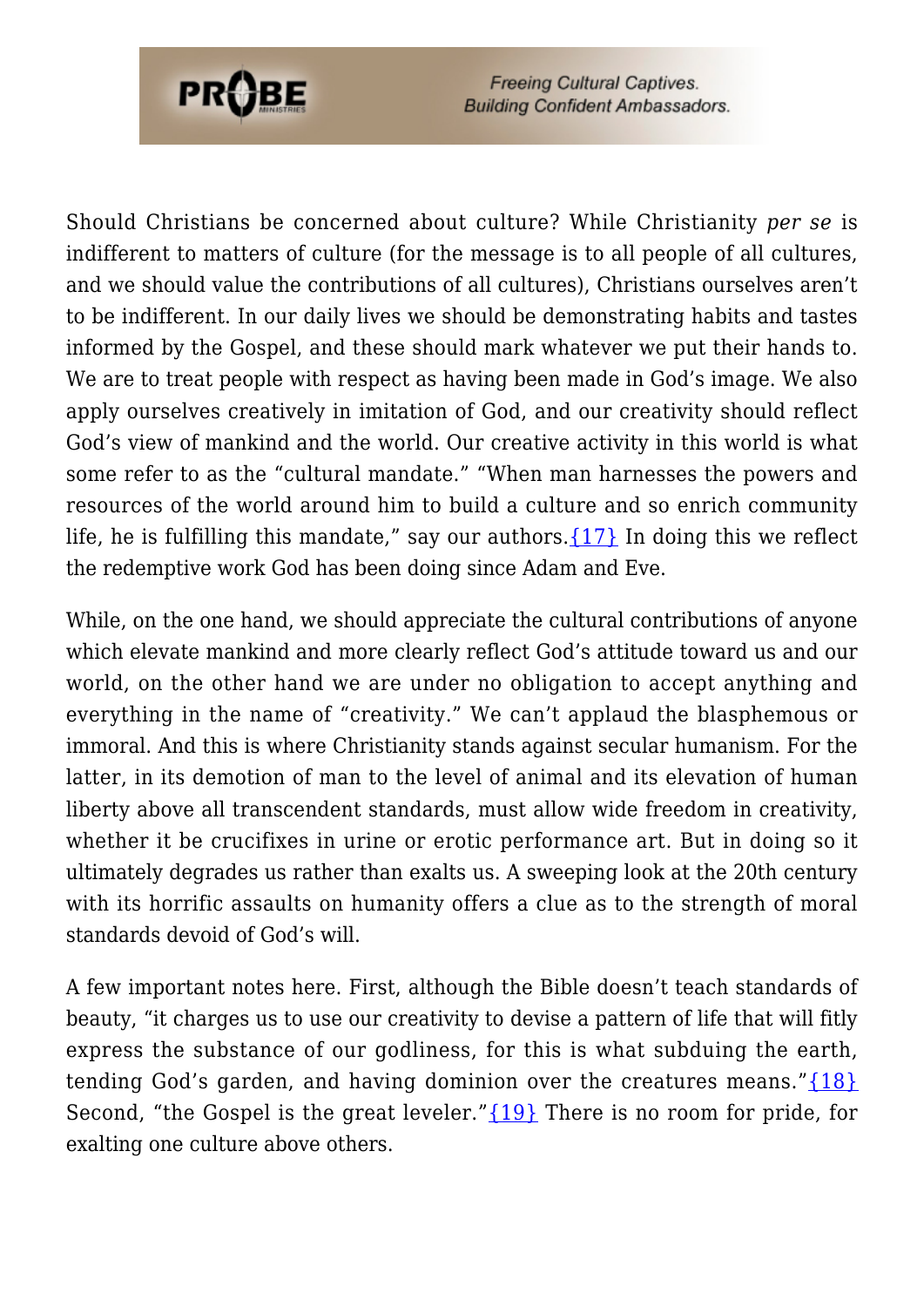

One final note. Even given all that has been said about the significance of culture and our contribution to it, it is important to note that the demonstration of God's goodness to those around us through love and works of service is more important than "cultural correctness." We cannot turn our nose up at those who prefer comic books to classics or rap to Bach. For to do so is to deny the foundations of all we have been talking about, the inherent value of the individual person.

### **The Sacred**

Convention, Taboos, and the Divine

In his book *The New Absolutes*, William Watkins argues that people today aren't truly relativists; they've merely swapped a new set of absolutes for the old. $\{20\}$ It's fairly common for conventions and taboos to change over time, rightly or wrongly. One important question we need to ask, according to Packer and Howard, is this: "Which way of doing things does a greater service to what is truly human in  $\frac{1}{21}$  $\frac{1}{21}$ 

Taboos have to do with bedrock issues of fitness and decency. Packer and Howard tell us that our many social codes of behavior are "a secular expression of our awareness of the sacred, the inviolable, the authoritative, the 'numinous' as it is nowadays called—in short, the divine." $\{22\}$ 

Wait a minute. Isn't it a bit of an exaggeration to talk about taboos and conventions in terms of the divine? No, say our authors, for what we are seeking in all this is what is ultimate and fixed. Wherever there are conventions or attitudes which have such binding authority over us that to disregard them is taboo, "there you have what we called the footprints of the gods—an intuition, however anonymous and unidentified, of the divine." $\{23\}$  As ideas and beliefs exert authority over our spirits, they become sacred.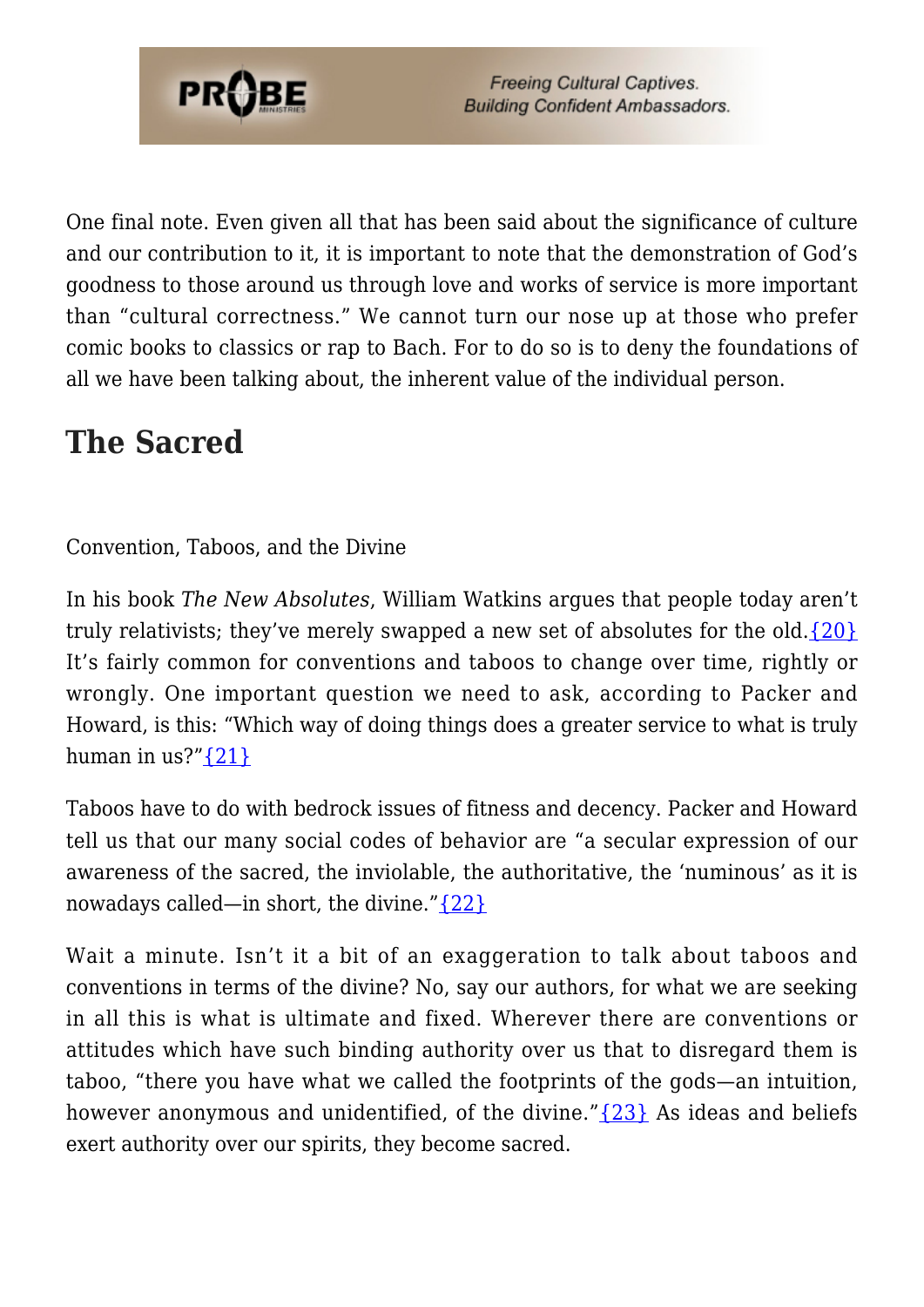

**Freeing Cultural Captives. Building Confident Ambassadors.** 

We are a worshiping race. Because of our createdness we naturally find ourselves looking for the transcendent (although we typically look in the wrong places, and although secularists will deny they're looking for anything higher than what we ourselves can produce). We naturally find ourselves giving obeisance to one thing or another, often without conscious thought. "You can no more have a tribe, community, or civilization without gods," say our authors, "than you can have one without customs." $\{24\}$  It is the rare secularist who is never pushed to the point of offering up a prayer in hopes that there is Someone listening. An awareness of the reality of the sacred seems to be built in to us.

In our post-Christian world there are a number of substitute religions. Even secular movements like Marxism become religions of a sort with icons and symbols and sacred books. In shrinking the sacred down to our own proportions we lose what we sought, however, for as the theology becomes debased, so does the religion. And debased religion in turn debases its devotees. Note what Paul said about this in Romans chapter 1.

#### The Meaning of Sacredness

With respect to God, sacredness refers to His holiness and inviolability and to the value that inheres in all He has made. He is set apart from and above us. "He is not to be profaned, insulted, defied, or treated with irreverence in any way." $\{25\}$ God both *cannot* and *ought not* be challenged.

Furthermore, that which He has made is due a measure of honor, and those things which are set apart for special service are deserving of special honor. We wouldn't think of tearing up the original copy of the Constitution of the United States or of splashing paint on the Mona Lisa. Likewise—but even more so—we shouldn't think of abusing that which has come from the Maker's hand or treating that which has been set apart for His use as cheap. Here's an example of the latter: How many of us think of our church buildings and their furnishings as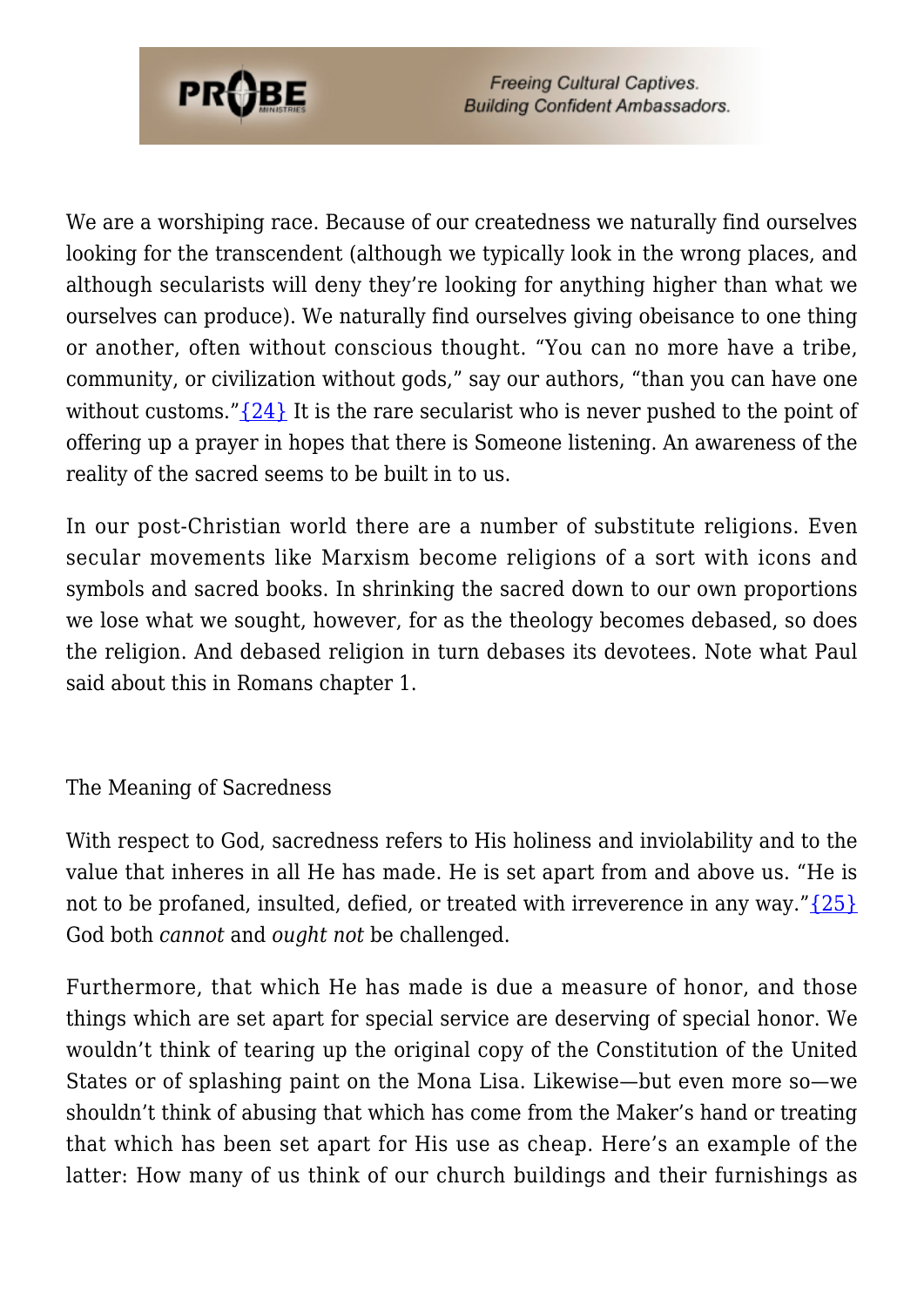

**Freeing Cultural Captives. Building Confident Ambassadors.** 

sacred in any sense? We no longer have the Temple; but are buildings erected expressly for the purpose of God's service really just cinder blocks and wood?

#### Sin and the Sacred

If we aren't to treat the objects of this world as less than they deserve, much less should we mistreat those who have been made in His image. To sin against others is to violate their sacredness and our own, for in doing so "we profane and defile the sacred reality of God's image in us." $\{26\}$ 

For the secularist, as we've said before, without God all things have functional value only. As things or people outlive their usefulness they are to be discarded. The unborn who are malformed are of no use; they can be discarded. So, for example, the aged, now costing society rather than contributing to it, are to be assisted in death. But not so for the Christian. In taking seriously the sacredness of God and of what He has made, we preserve ourselves and provide protection against those things and ideas that would lessen or destroy us.

Freedom, dignity, culture, and the sacred—four aspects of the human experience. When we look at the Christian worldview and at secularism, it is clear which provides the greater promise for mankind. It is Christianity, and not secularism, which provides for human life in its fullness.

Notes

<span id="page-11-0"></span>1. J. I. Packer and Thomas Howard, *Christianity: The True Humanism* (Berkhamsted, Herts, England: Word Publishing, 1985).

- <span id="page-11-1"></span>2. Ibid., 38.
- <span id="page-11-2"></span>3. Ibid., 13.
- <span id="page-11-4"></span><span id="page-11-3"></span>4. Ibid., 37.